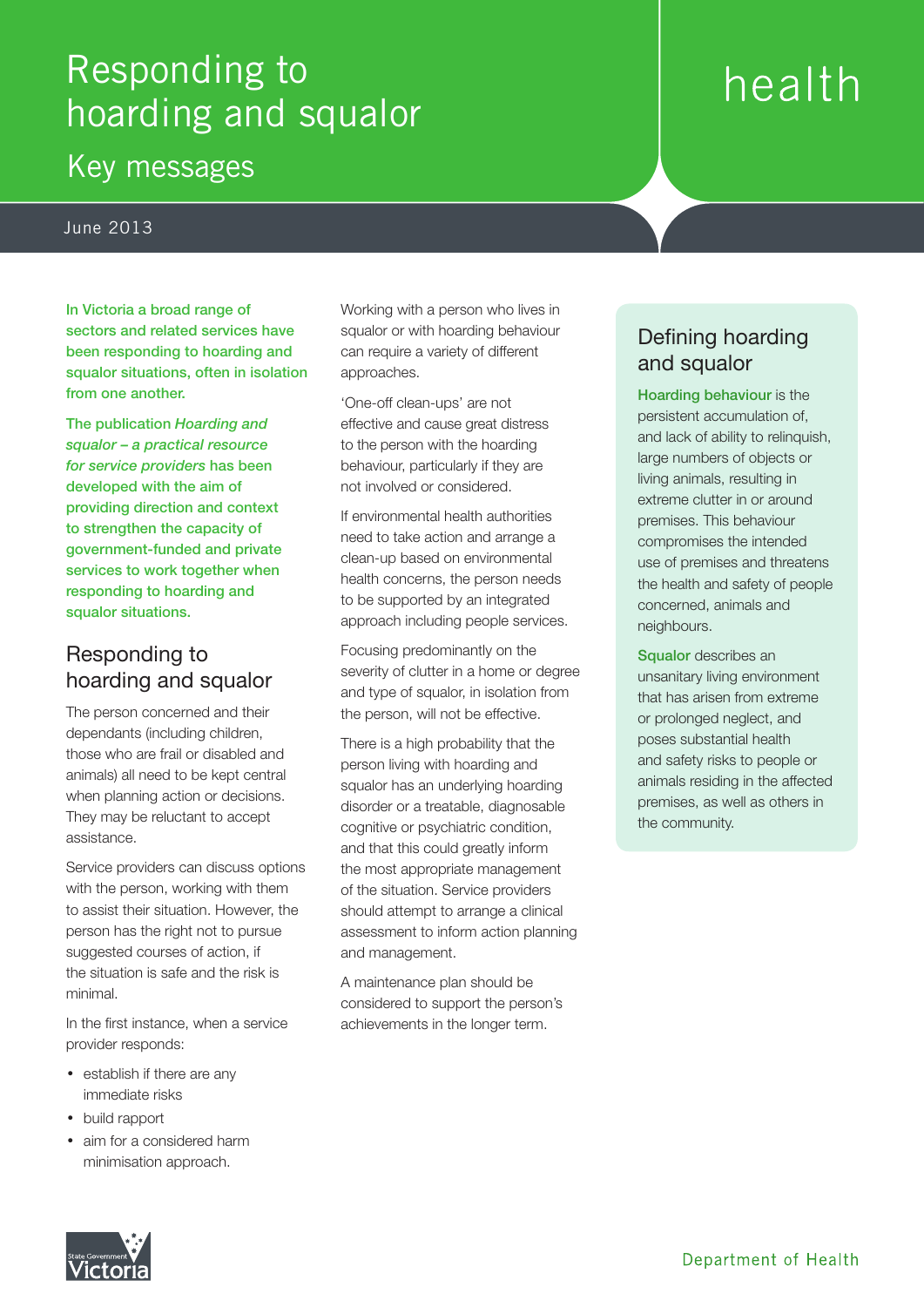#### Hoarding and squalor service response flowchart (Part A)\*



Adapted with permission from: Snowdon J, Halliday G 2009, How and when to intervene in cases of severe domestic squalor. *International Psychogeriatrics*, 21, pp. 996–1002.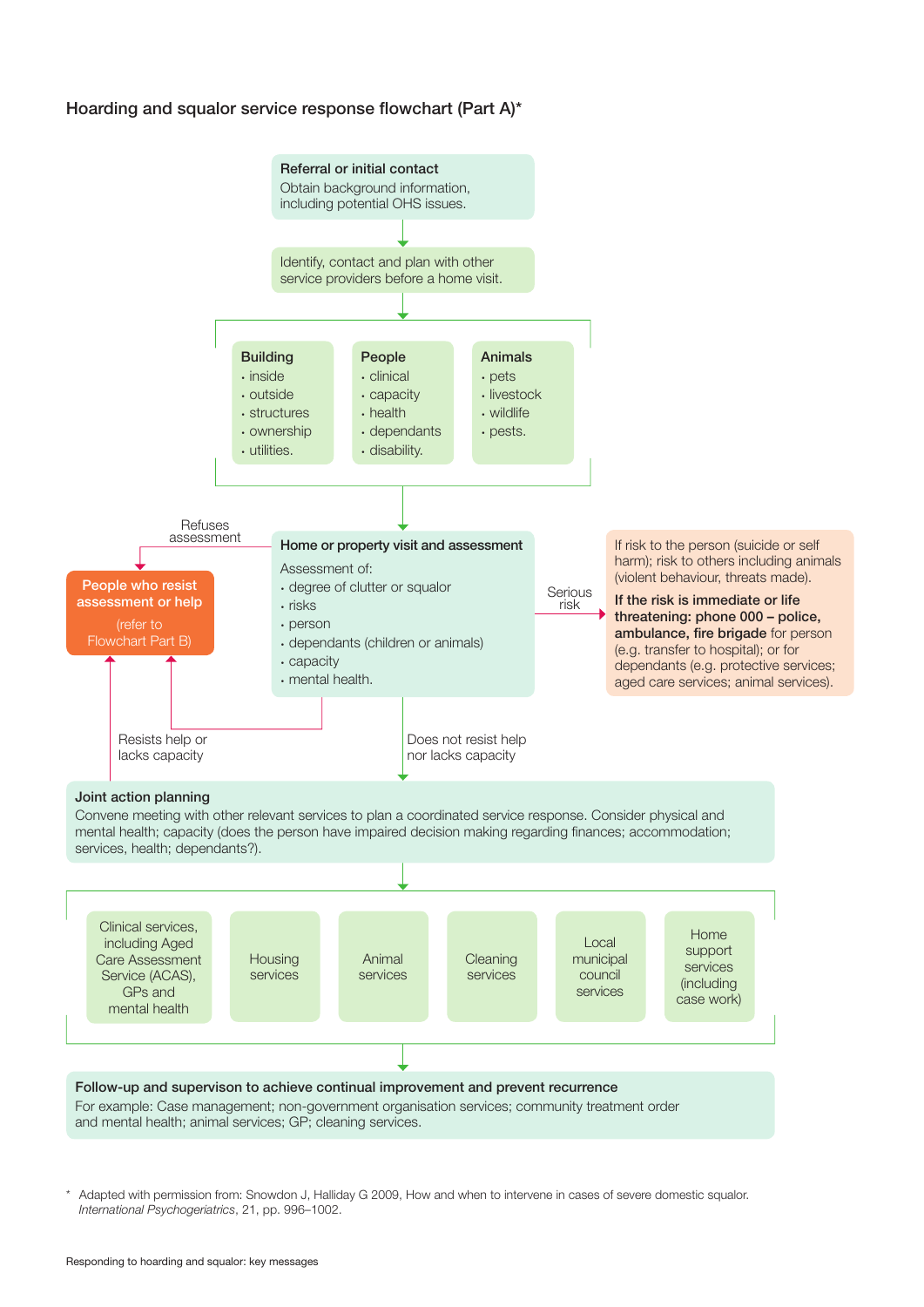#### Hoarding and squalor service response flowchart (Part B)\*



Adapted with permission from: Snowdon J, Halliday G 2009, How and when to intervene in cases of severe domestic squalor. *International Psychogeriatrics*, 21, pp. 996–1002.